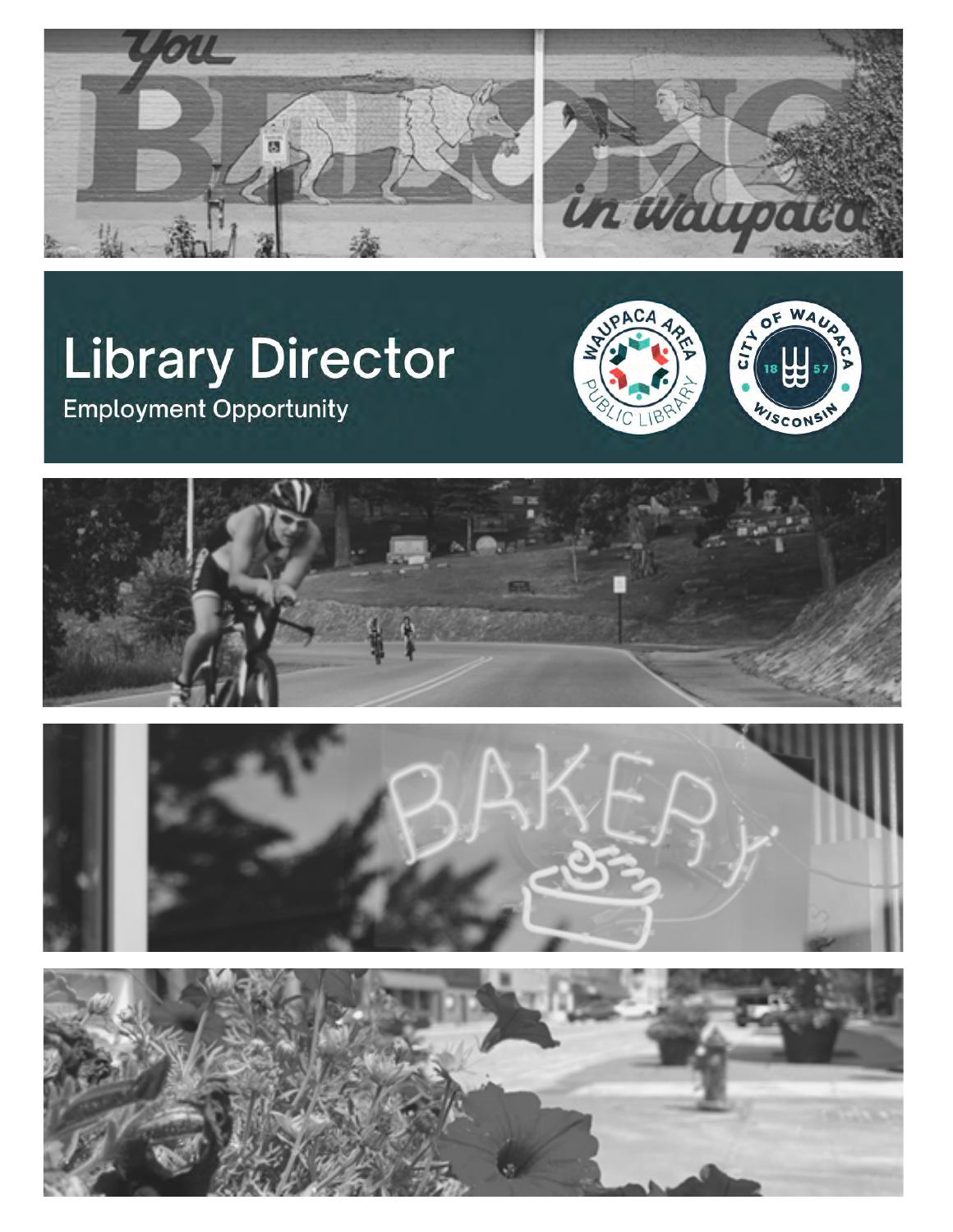

#### **Who We Are**

 The City of Waupaca has a population of 6,282 residents as of the 2020 Census and has seen an influx of population growth over the past two years; with summer tourist travel our population increases to over 30,000. The City of Waupaca has just completed a Main Street renovation project that has helped reshape our downtown. The historic downtown and the pristine Waupaca Chain O' Lakes coupled with other area rivers, streams and lakes provide for countless outdoor recreation opportunities. A strong school district with beautiful facilities and a vibrant arts and culture presence are just a couple of things that make Waupaca a wonderful place for everyone to call home.

## **Library Profile**

- Service population 16,000
- Library Cardholders 8,023
- Open 58 hours per week
- Staff of 14.39 FTE
- Operating budget is \$918,026
- Main Street presence since 1914, current location since 1993
- Member of Outagamie-Waupaca Library System (OWLS)
- Active Friends of the Library and Library Foundation support
- Waupaca Area Public Library Strategic Plan 2020-2024 [PDF]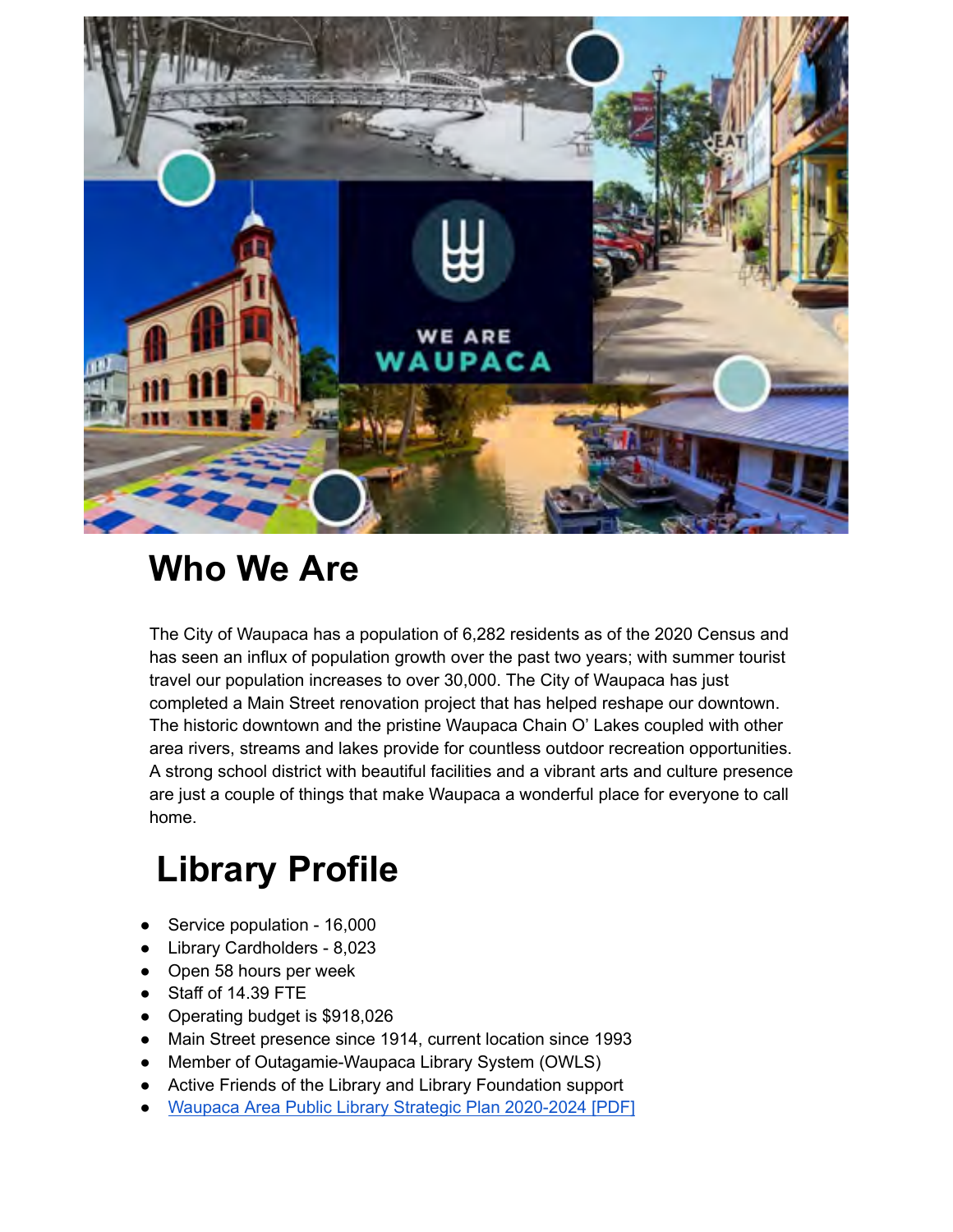

### **Position**

The Library Director is a department head position that will serve on the leadership team for the City of Waupaca and share valuable input into the short and long-term direction for the organization. We are looking for an energetic, collaborative Library Director with a passion for public service. Working closely with the Board of Trustees, the Director oversees and monitors all library operations, including budgeting, personnel management, and facilities management. The Director should be an ambassador of the library, highlighting its successes and communicating its needs.

## **Education and Experience**

Graduation from an ALA accredited institution with a Master's Degree in Library and Information Science and at least 5 - 7 years of public library experience preferred, including a minimum of 2 years in a supervisory role and public library administration; or any equivalent combination of training and experience which provides the following knowledge, ability and skills: see 'Requirements of Work' on [Library Director Job](chrome-extension://efaidnbmnnnibpcajpcglclefindmkaj/viewer.html?pdfurl=https%3A%2F%2Fwaupacalibrary.org%2Fsites%2Fwaupacalibrary.org%2Ffiles%2FLibrary%2520Director%2520job%2520description.pdf&clen=239961&chunk=true)  [Description.](chrome-extension://efaidnbmnnnibpcajpcglclefindmkaj/viewer.html?pdfurl=https%3A%2F%2Fwaupacalibrary.org%2Fsites%2Fwaupacalibrary.org%2Ffiles%2FLibrary%2520Director%2520job%2520description.pdf&clen=239961&chunk=true)

### **Compensation and Benefits**

Salary range for this full time, exempt position is \$78,000 to \$83,200 per year. The City of Waupaca offers health, vision, dental, and life insurance options. The city participates in the Wisconsin Retirement System. Other benefits include paid sick leave, vacation, and holidays.